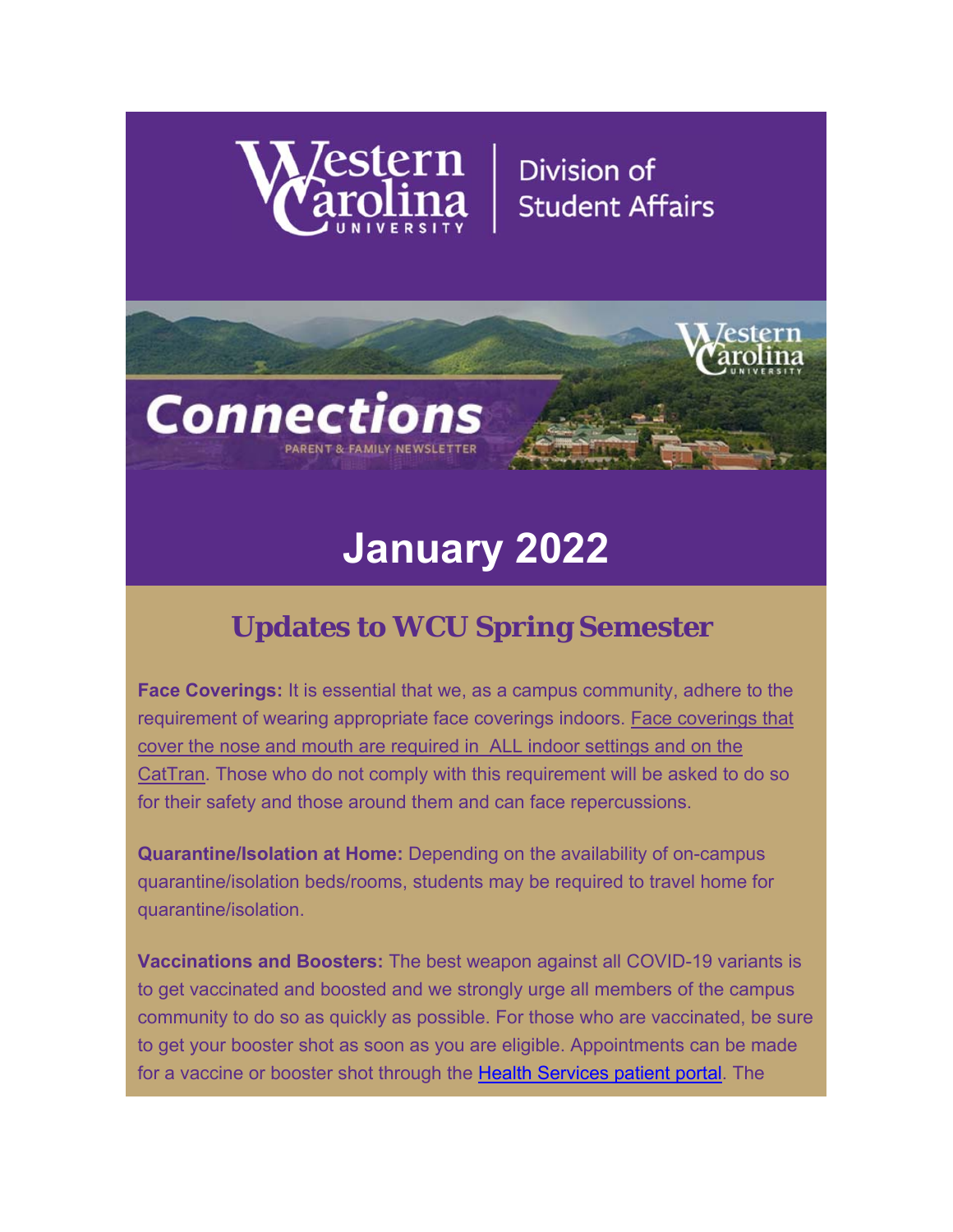combination of vaccines and booster shots has proven to be effective at preventing infections from developing into serious illnesses.

**Bookstore:** We expect January 7 - 12 to be extremely busy at the WCU Bookstore. We would like to remind all students that we expect long lines during the busiest times and it is important to practice social distancing both inside and outside of the store.



## **Current First-Year Students Required to Live in Residence Halls 2022-2023**

Per **Policy 96,** students will be required to live in on-campus housing during their second academic year (AY 2022-23). The decision to enforce the second-year requirement for the current first-year class was made, based on several pieces of information, including a significant drop in the freshman retention rate. Residential Living is proud of the communities they facilitate throughout the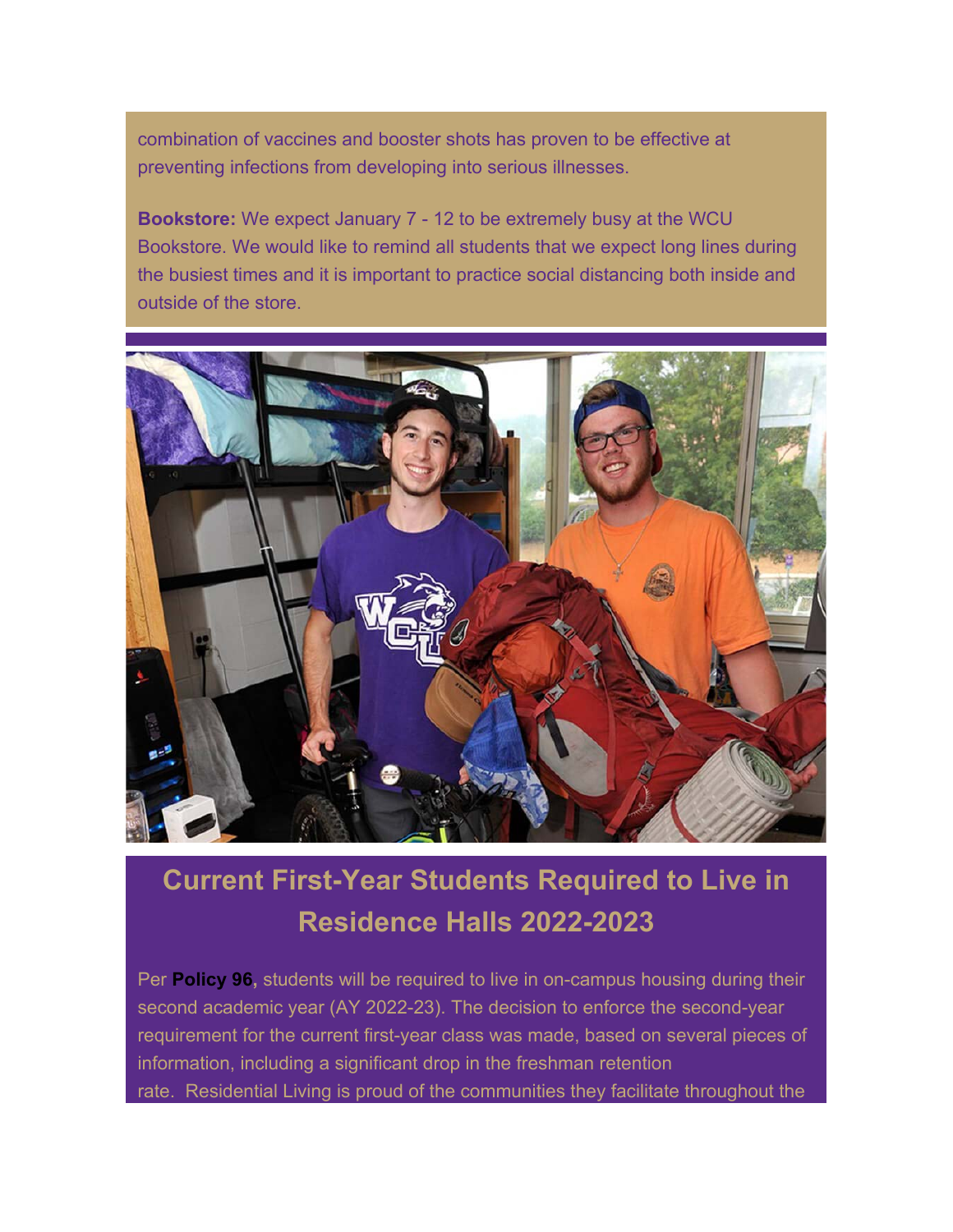residence halls and trust that the residential experience will provide students the best opportunity to be personally and academically successful.

#### **WCU students subject to the Policy 96 two-year residence requirement should not sign a lease for an off-campus apartment or rental property.** Students subject to the two-year residence requirement will be charged for a room and meal plan per Policy 96 procedures (see section IV. Procedures, paragraph #2) if they move off-campus without authorization from Residential Living. Details about the two-year residence requirement, the exemption process, residence hall room selection, and appeals are included in Policy 96. Please read this information carefully and do not allow your student to sign an off-campus lease without first getting authorization in writing from Residential Living!

If you have questions about the policy, please contact the Department of Residential Living at housingquestions@email.wcu.edu or 828-227-7303.

#### **Video for Students and Parents: Completing the FAFSA via Mobile App**

**Video for Students and Parents: Completing the FAFSA via Mobile App**

Created as part of NASFAA U's Fundamentals of Student Financial Aid online course curriculum, NASFAA recently published a video that covers the steps a student must go through to complete and submit a FAFSA through the myStudentAid mobile app.

### Academic Check-In

Some students are pleased with their academic performances in the fall semester. Other students know they need to make improvements to reach their true potential. College is a marathon that requires steady progress and continuous work throughout. If your student is one in the latter category, please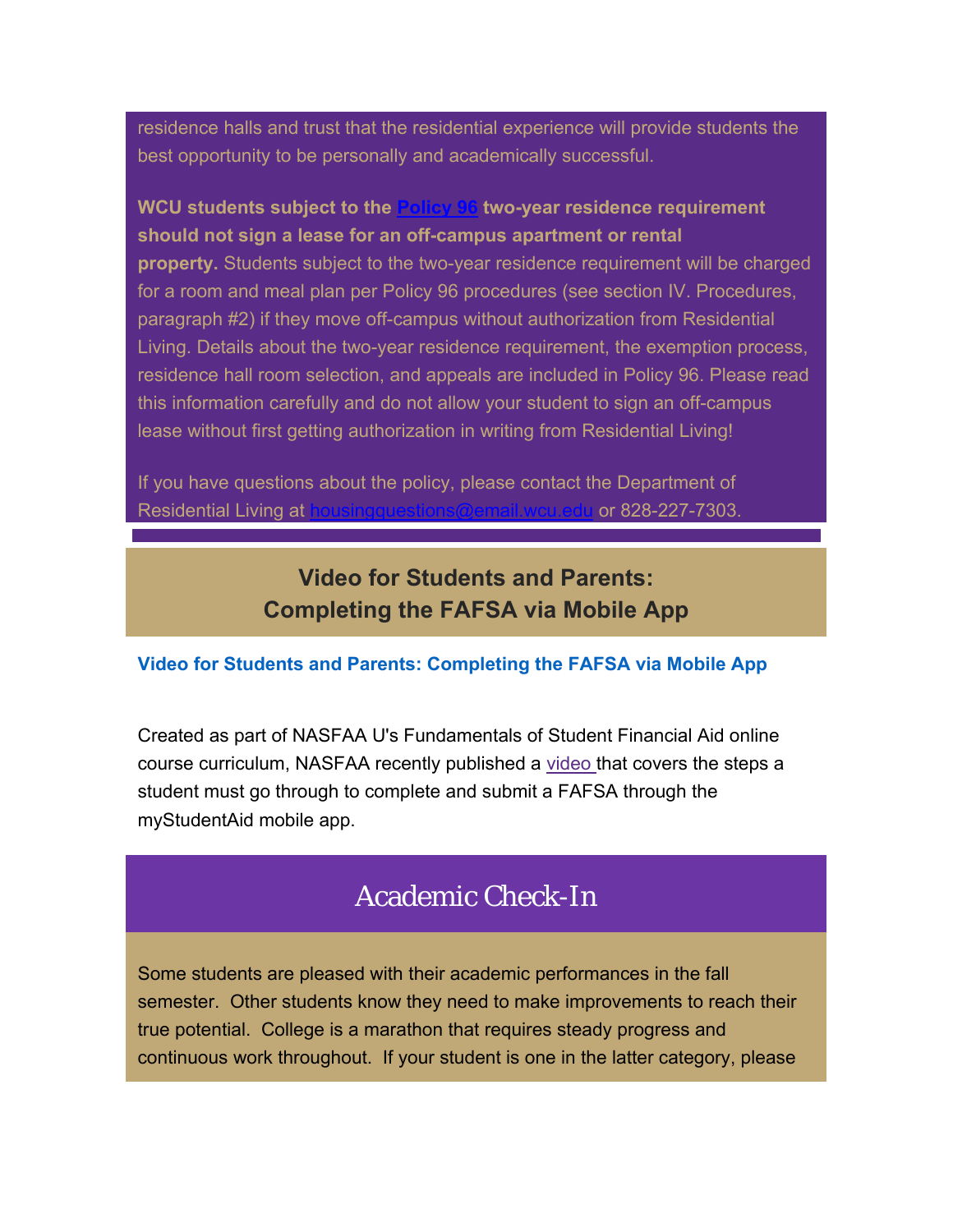encourage them to keep working hard. Like any marathon, college requires a steady pace and is not won or lost in the first few miles.  $#$ 

If your student needs or wants to make improvements to their academic performance, recommend that they make a success plan at the beginning of the spring semester. Encourage your student to visit **Tutoring Services** for assistance. The Writing and Learning Commons (Belk 207) and Mathematics Tutoring Center (KA 214) promote student success through math and course tutoring, writing support, academic skills consultation, exam prep, and more are great resources for students. Students can also speak with advisors and faculty members early in the semester to make sure they are progressing successfully. Finally, ask your student to review their course schedule for the spring semester to ensure it is accurate.

#### **Information Technology Update**

On **Wednesday, January 19**, the Division of IT staff will be making necessary changes to our network that require all users to connect to eduroam using the wireless option found at: network.wcu.edu.

If you have set up your device using this option in the past, no further action is needed. If you are unsure or have only connected to eduroam using your username/password, please visit network.wcu.edu prior to January 19 to ensure your device(s) are ready to go. This action can be completed on or off-campus.

**NOTE**: Devices running macOS will require multiple username/password prompts to complete setup.

**Please contact the  IT Help Desk, or visit the Technology Commons  on the ground floor of Hunter Library.**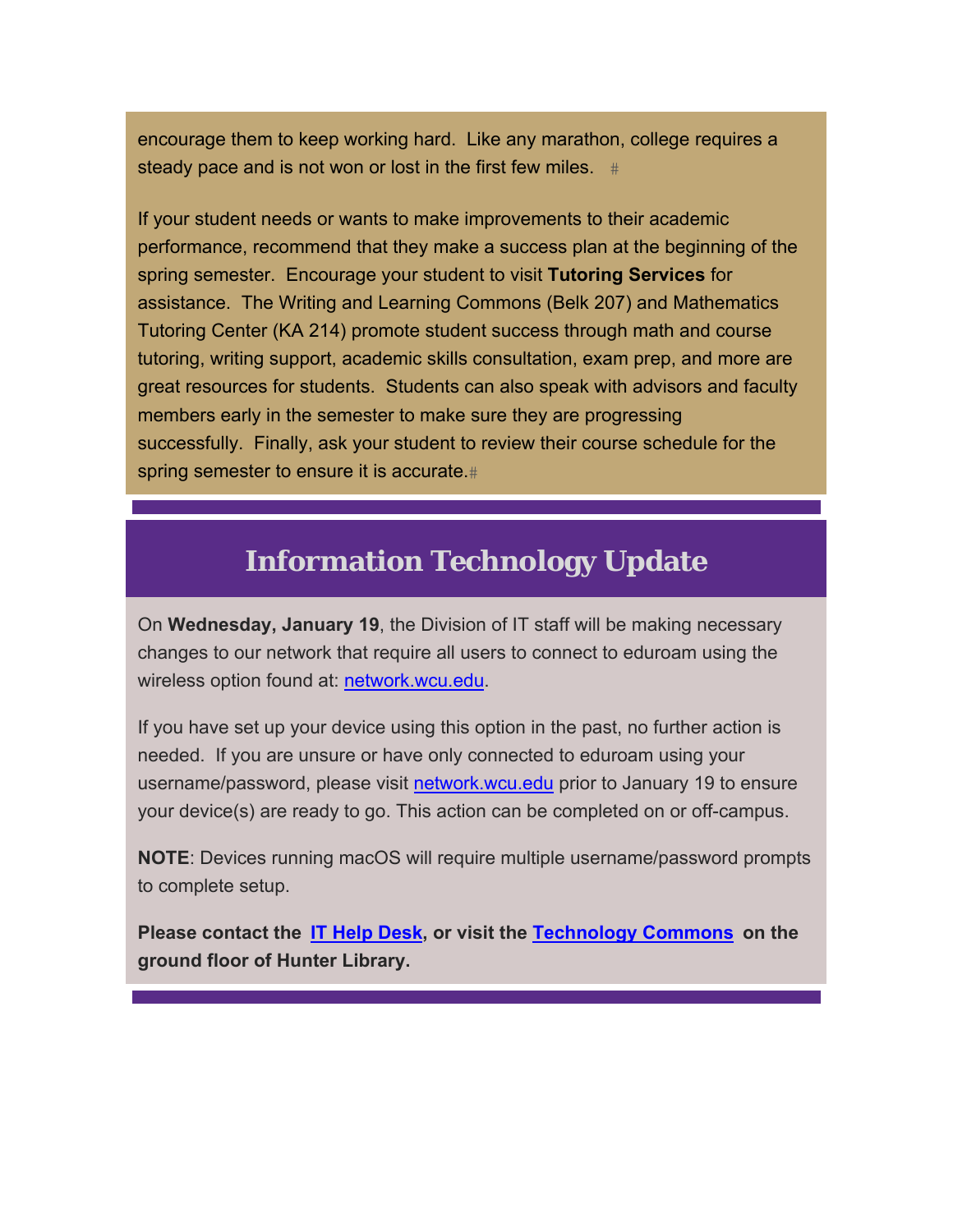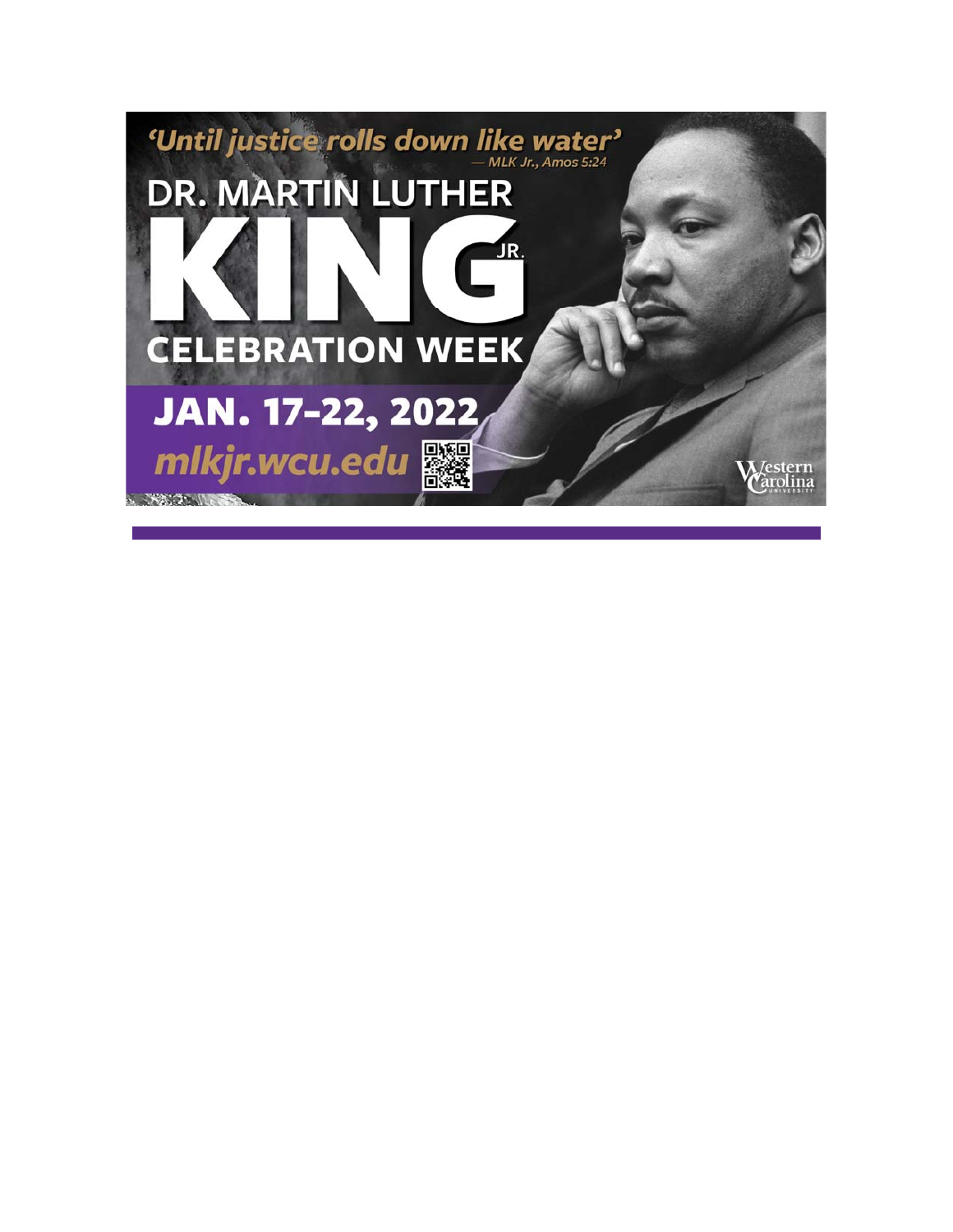# UPCOMING



**FAFSA Priority Filing** Deadline, FAFSA required for need-based aid and scholarships.



**WCU Undergraduate Scholarship Application** Deadline

# DEADLINES

**Best Wishes for a Healthy and Happy 2022!**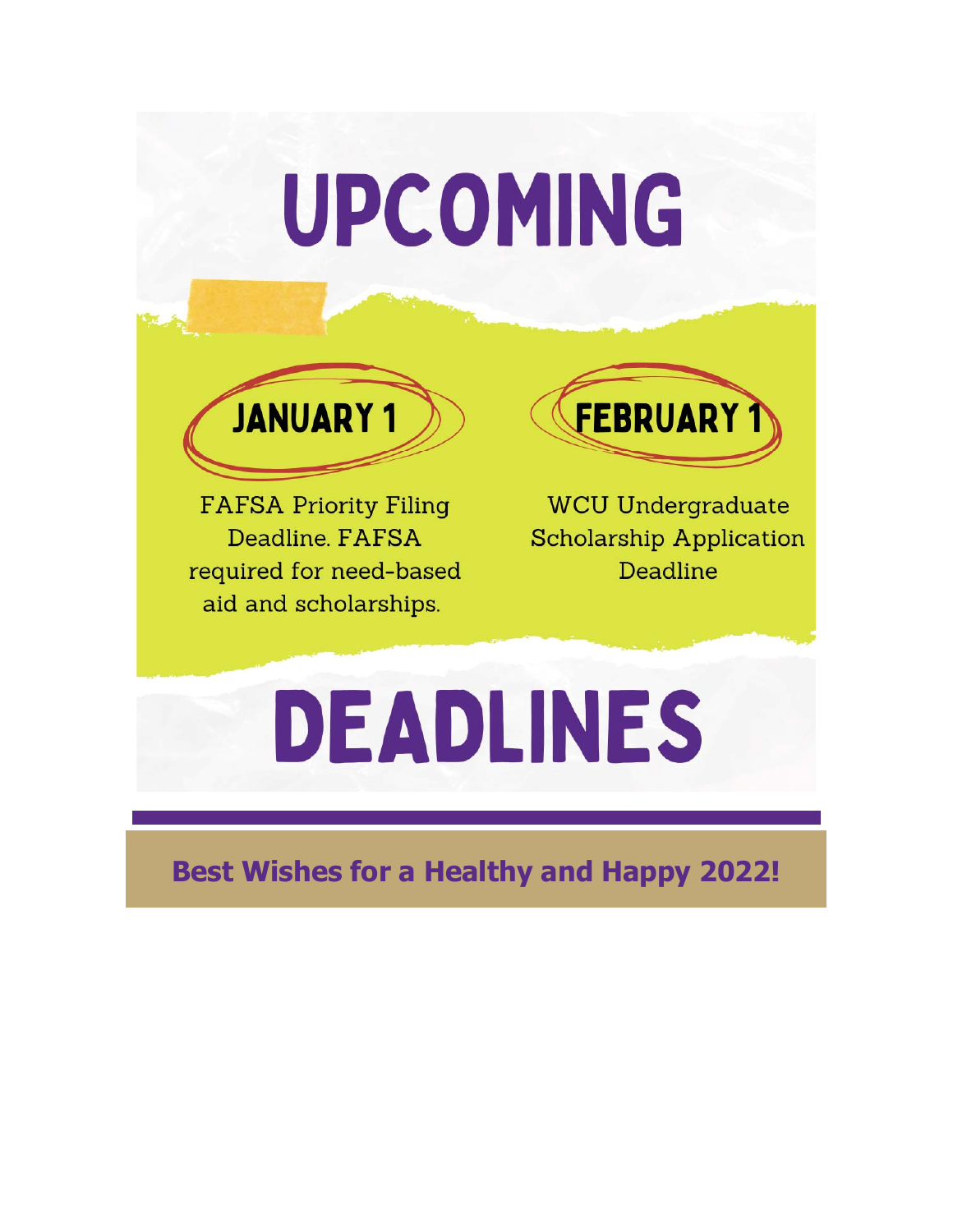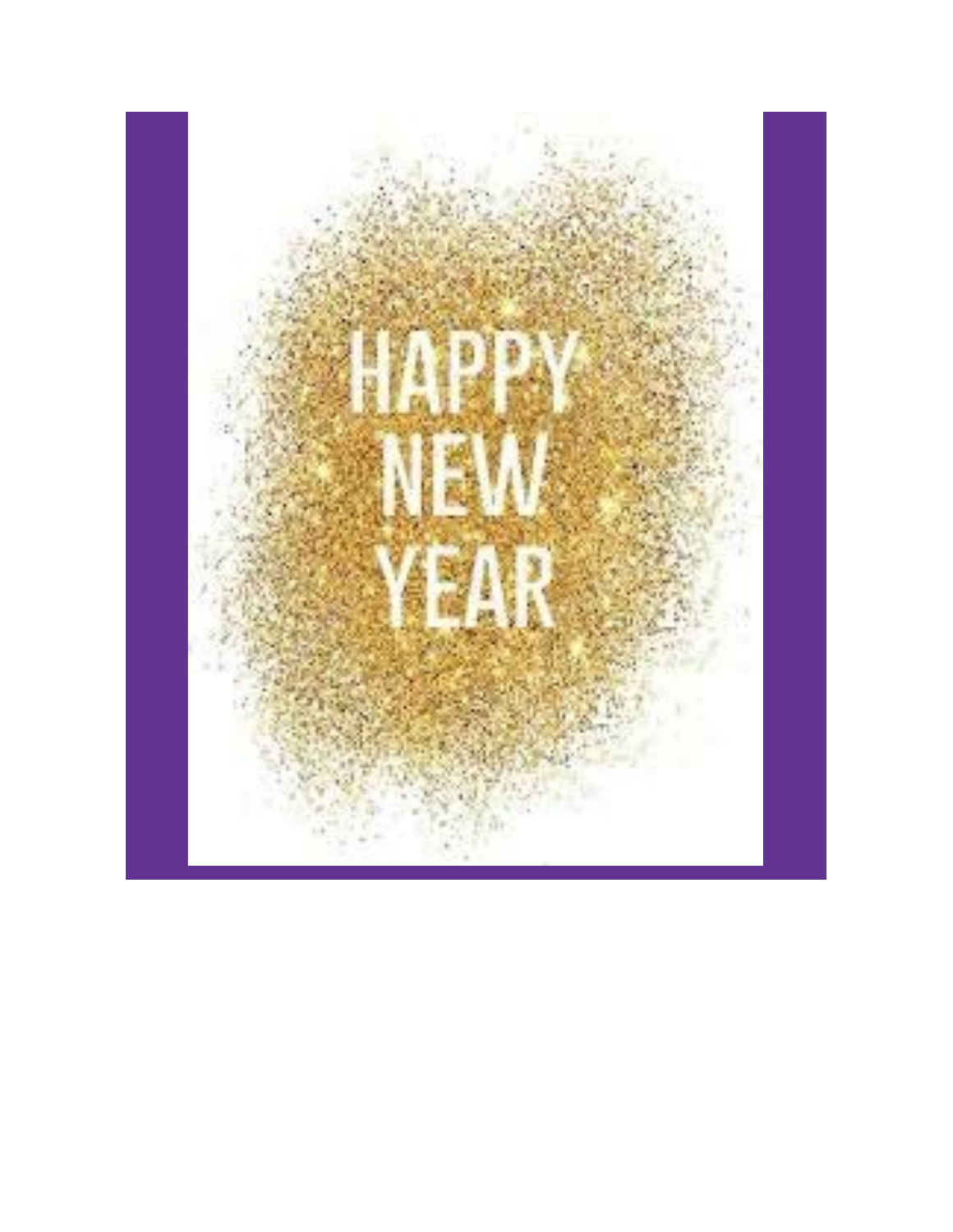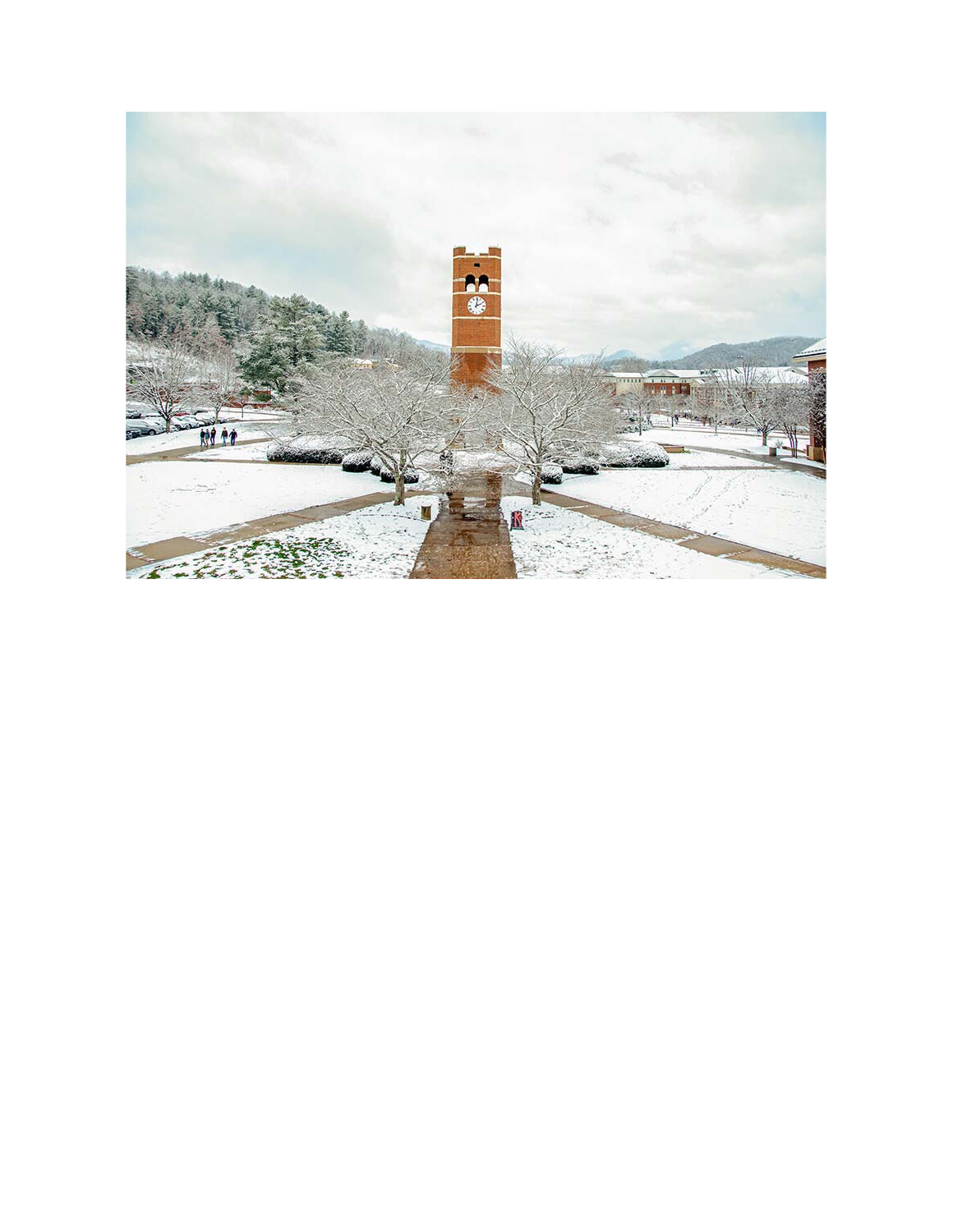Application available now on jobs.wcu.edu

# **JOIN THE ORIENTATION TEAM** FOR SUMMER 2022!

Housing and Meal Plans provided by the Orientation Office during summer sessions. Be the first to welcome in new Catamounts and their families this Spring and Summer!